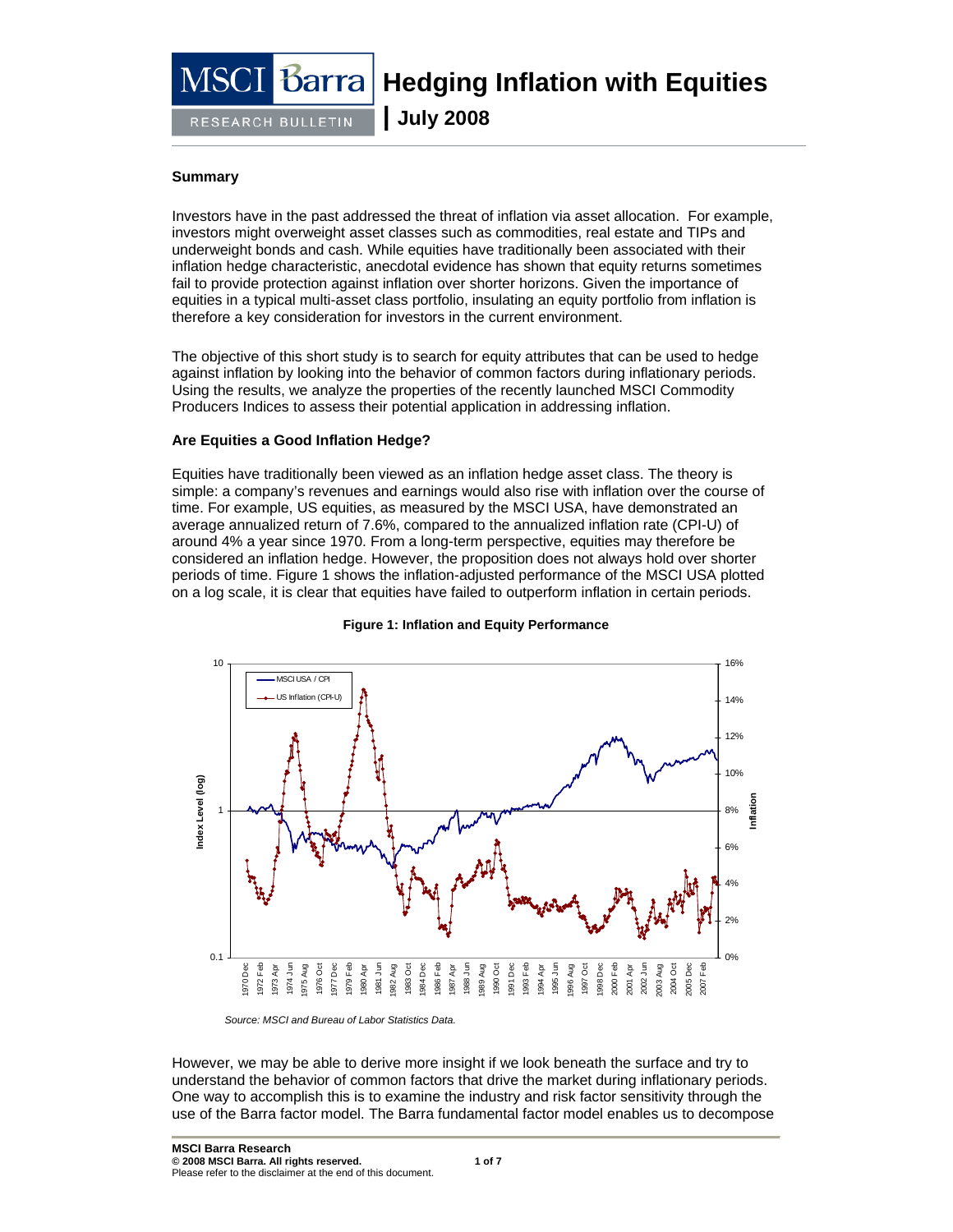

asset volatility into common factors and idiosyncratic risks and therefore provides more insight on the sources of risks during inflationary periods.

For the purpose of this paper, we will analyze the US equity markets, as the Barra US risk model (USE3) has the most comprehensive factor return history. We choose to focus only on the periods of rising inflation, as we are interested in understanding the behavior of equities when inflation is increasing. The two most severe rising inflationary periods documented in past 40 years of US equity history were registered between April 1973 to November 1974 and between December 1976 and April 1980, when the inflation rates ended in double-digits<sup>1</sup>. Table 1 shows the cumulative returns of select industry and style factors of the Barra USE3 model. For ease of analysis, the strength of each factor return is depicted in the forms of "+" and "–" signs with +++ representing factor returns exceeding 10 percentage points, ++ representing factor returns exceeding 5 percentage points and + representing factor returns exceeding 1 percentage points and vice versa.

| Table 1: Cumulative Monthly Factor Returns of USE3S |                                              |  |
|-----------------------------------------------------|----------------------------------------------|--|
| <b>Cumulative Factor Returns</b>                    | <b>Strength of Cumulative Factor Returns</b> |  |

|                             | <b>CUITURNIVE L'ACIUT INCIUITIO</b> |                     | Strenger or Curriciative Factor Returns |                     |  |
|-----------------------------|-------------------------------------|---------------------|-----------------------------------------|---------------------|--|
|                             | 1973 Apr - 1974 Nov                 | 1976 Dec - 1980 Apr | 1973 Apr - 1974 Nov                     | 1976 Dec - 1980 Apr |  |
| <b>INDUSTRY FACTOR</b>      |                                     |                     |                                         |                     |  |
| Gold                        | 74.2%                               | 124.7%              | $^{+++}$                                | $^{++}$             |  |
| Oil Services                | 22.3%                               | 70.5%               | $^{+++}$                                | $^{+++}$            |  |
| <b>Energy Reserves</b>      | $-23.2%$                            | 64.3%               | .                                       | $^{+++}$            |  |
| Oil Refining                | $-2.6%$                             | 49.2%               | ٠                                       | $^{+++}$            |  |
| Defense & Aerospace         | $-47.4%$                            | 39.6%               | $\sim$ $\sim$ $\sim$                    | $^{+++}$            |  |
| <b>Medical Products</b>     | 0.0%                                | 66.0%               |                                         | $^{++}$             |  |
| Drugs                       | $-27.4%$                            | 28.1%               | - - -                                   | $^{+++}$            |  |
| Tobacco                     | $-27.7%$                            | 7.3%                | - - -                                   | $^{++}$             |  |
| Hotels                      | $-59.5%$                            | 33.6%               | - - -                                   | $^{+++}$            |  |
| Semiconductors              | $-21.3%$                            | 38.2%               | $- - -$                                 | $^{+++}$            |  |
| <b>Electronic Equipment</b> | $-48.7%$                            | 32.3%               | - - -                                   | $^{+++}$            |  |
| Computer Hardware           | $-60.4%$                            | 27.6%               | - - -                                   | $^{+++}$            |  |
| Media                       | $-58.0%$                            | 20.3%               | - - -                                   | $^{+++}$            |  |
| <b>Information Services</b> | $-42.9%$                            | 11.1%               | - - -                                   | $^{+++}$            |  |
| <b>Heavy Electrical Eqp</b> | $-46.4%$                            | 5.0%                | - - -                                   | $\ddot{}$           |  |
| <b>STYLE FACTOR</b>         |                                     |                     |                                         |                     |  |
| <b>Earnings Yield</b>       | 8.4%                                | 19.5%               | $^{++}$                                 | $^{+++}$            |  |
| Value                       | 7.9%                                | 2.9%                | $^{++}$                                 | $\ddot{}$           |  |
| Leverage                    | $-5.9%$                             | $-2.9%$             | - -                                     |                     |  |
| Size                        | 0.7%                                | $-16.3%$            |                                         | - - -               |  |

Notes:  $+++$ : Value > 10% pt ,  $++$ : Value > 5% pt ,  $+$ : Value > 1% pt

- - -: Value < -10% pt , - -: Value < -5% pt , - : Value < -1% pt

#### **Inflation Sensitive Industry and Style Factors**

The results reveal that three categories of industry factor exposures seem to have reacted positively to the headline inflation. The first category is Gold and Oil related exposures. As shown by the factor returns, equities with exposures to these factors have been resilient during periods of rising inflation (although Energy Reserves and Oil Refining only reacted positively in the second period of inflation). Companies with exposure to these factors are typically precious metals producers and energy companies. Other categories that performed well during the second inflationary period in this analysis (December 1976 – April 1980) are Medical Services, Drugs, Defense and Aerospace, Hotels and Tobacco. A possible explanation for this is that demand for products and services in these industries are relatively inelastic and these companies could therefore provide an earnings hedge when inflation is

 $\overline{a}$ 

It is important to note that each inflation period is different in nature. The early 1970s inflation was triggered primarily by the 1973 Oil Embargo. It ended less than a year later in March of 1974 but the effects stayed through. In 1979, the energy crisis in US triggered another round of inflation and peaked at around 15%.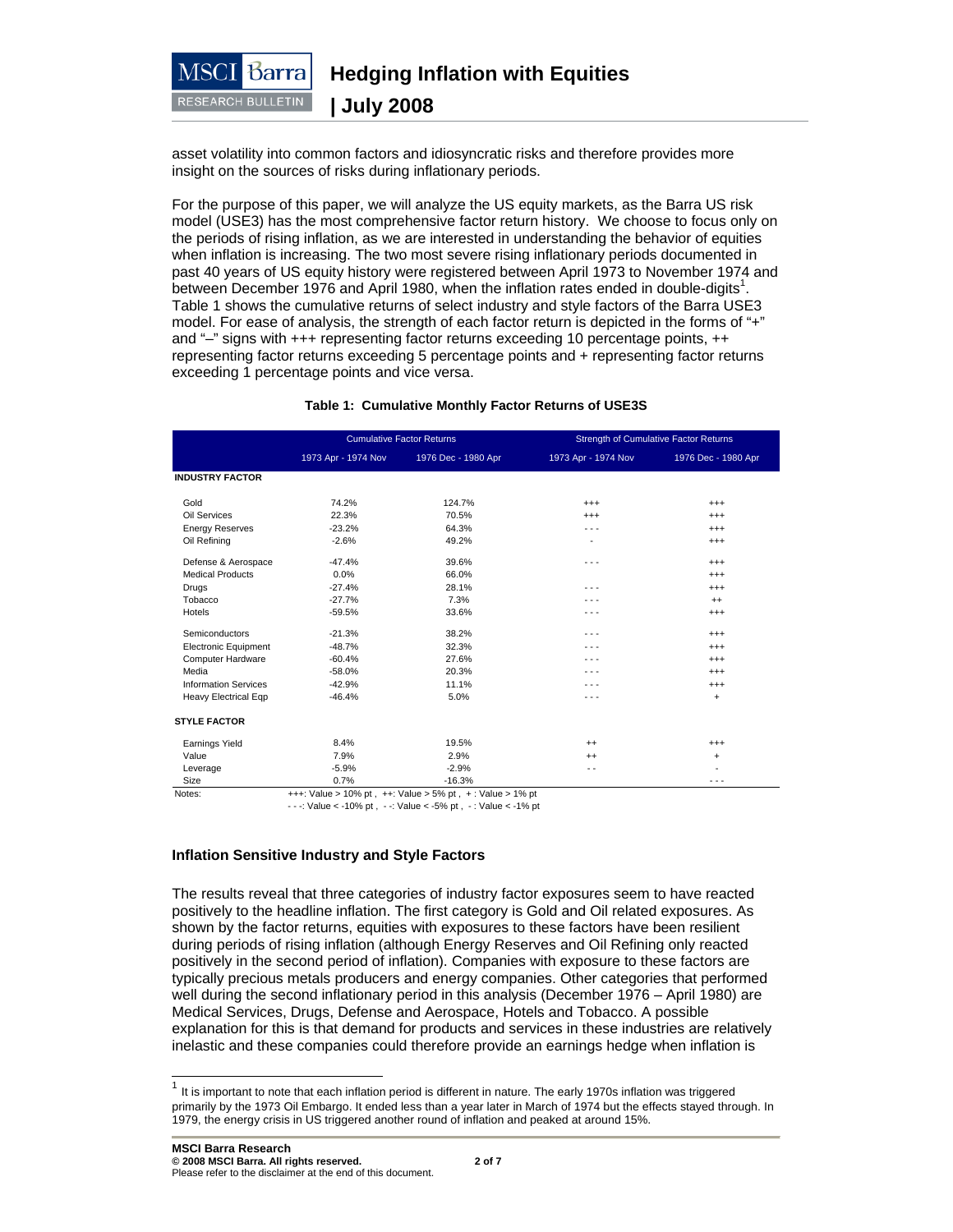

high. Interestingly, technology related exposures such as Semiconductors, Electronic Equipment, Computer Hardware & Business Machines, and Media and Information Services also did well during the inflationary period from December 1976 to April 1980, suggesting that the stocks of companies that have exposures to these factors could also potentially provide inflation protection. Nonetheless, the linkage of inflation and technology exposure is weaker and could be potentially spurious in nature.

To complete the picture, we also performed a similar analysis on style factors. The results show that Earnings Yield<sup>2</sup> and Value have consistently registered positive returns during these two periods, although the signal on Value was weaker during the second period. On the other hand, the Leverage factor<sup>3</sup> consistently underperformed while the Size factor performed poorly during the second period of observation. The results indicate that an equity portfolio with higher than average earnings to price ratios and negative exposure to Leverage and Size factors would have potentially done well during the second inflationary period.

## **Characteristics of the MSCI Commodity Producers Indices**

Given the above findings, we examine the MSCI Commodity Producers Indices to see whether they contain desirable features for providing a hedge against inflation. The MSCI Commodity Producers Indices are equity based indices that consist of stocks from select Global Industry Classification Standard (GICS<sup>®</sup>) sub-industries organized into Energy, Metals and Agricultural sectors<sup>4</sup>. As such, the indices have a natural bias towards Energy and Metals exposures (see Appendix), which historically have shown some potential inflation protection characteristics. Table 2 shows the style exposure breakdown of the MSCI USA Index versus the MSCI USA Commodity Producers Index. Compared to the MSCI USA Index, the MSCI USA Commodity Producers Index has a significantly higher exposure towards Earnings Yield (i.e. stocks with higher than average earnings to price) and a large negative exposure towards Leverage. This suggests that the MSCI Commodity Producers Indices possess some interesting attributes that may be useful to investors as an inflation hedge benchmark.

#### **Table 2: Exposures of the MSCI USA and MSCI USA Commodity Producers Indices to Barra Style Factors, May 2008**

| <b>Risk Index</b>           | <b>MSCI USA</b> | <b>MSCI USA Commodity Producers</b> |
|-----------------------------|-----------------|-------------------------------------|
| Size                        | 0.29            | 0.86                                |
| Momentum                    | $-0.02$         | 0.79                                |
| <b>Earnings Yield</b>       | 0.05            | 0.49                                |
| <b>Earnings Variation</b>   | $-0.05$         | 0.28                                |
| <b>Trading Activity</b>     | 0.03            | 0.2                                 |
| Size Non-Linearity          | 0.11            | 0.15                                |
| <b>Currency Sensitivity</b> | 0.01            | 0.12                                |
| Growth                      | $-0.05$         | 0.09                                |
| Non-Est Universe            | 0.01            | 0.02                                |
| Value                       | $-0.03$         | $-0.15$                             |
| Yield                       | 0.06            | $-0.16$                             |
| Volatility                  | $-0.08$         | $-0.2$                              |
| Leverage                    | $-0.09$         | $-0.62$                             |

 $\overline{a}$ 

 $2$  The USE3S Earnings Yield factor combines current and historical earnings-to-price ratios with a measure of analyst-predicted earnings-to-price ratio. A strong factor return suggests that stocks with similar earnings yields behave in a similar fashion with respect to their returns.

The Barra USE3 Leverage factor is regressed by using long-term debts and preferred equities. For more details, please refer to the USE3 Handbook. As a side note, although inflation brings a de-leveraging effect and lowers the value of debts, the market did not appear to react positively to companies with high leverage during these two periods. Part of the reason could be attributed to the fact that the interest rate was highly correlated with the inflation rate. As such, the cost of funding could be higher during inflation.

<sup>4</sup> Commodity Producers sectors are not official GICS® sectors but aggregated subsets of GICS® sub-industries based on the MSCI Commodity Producers Indices Methodology.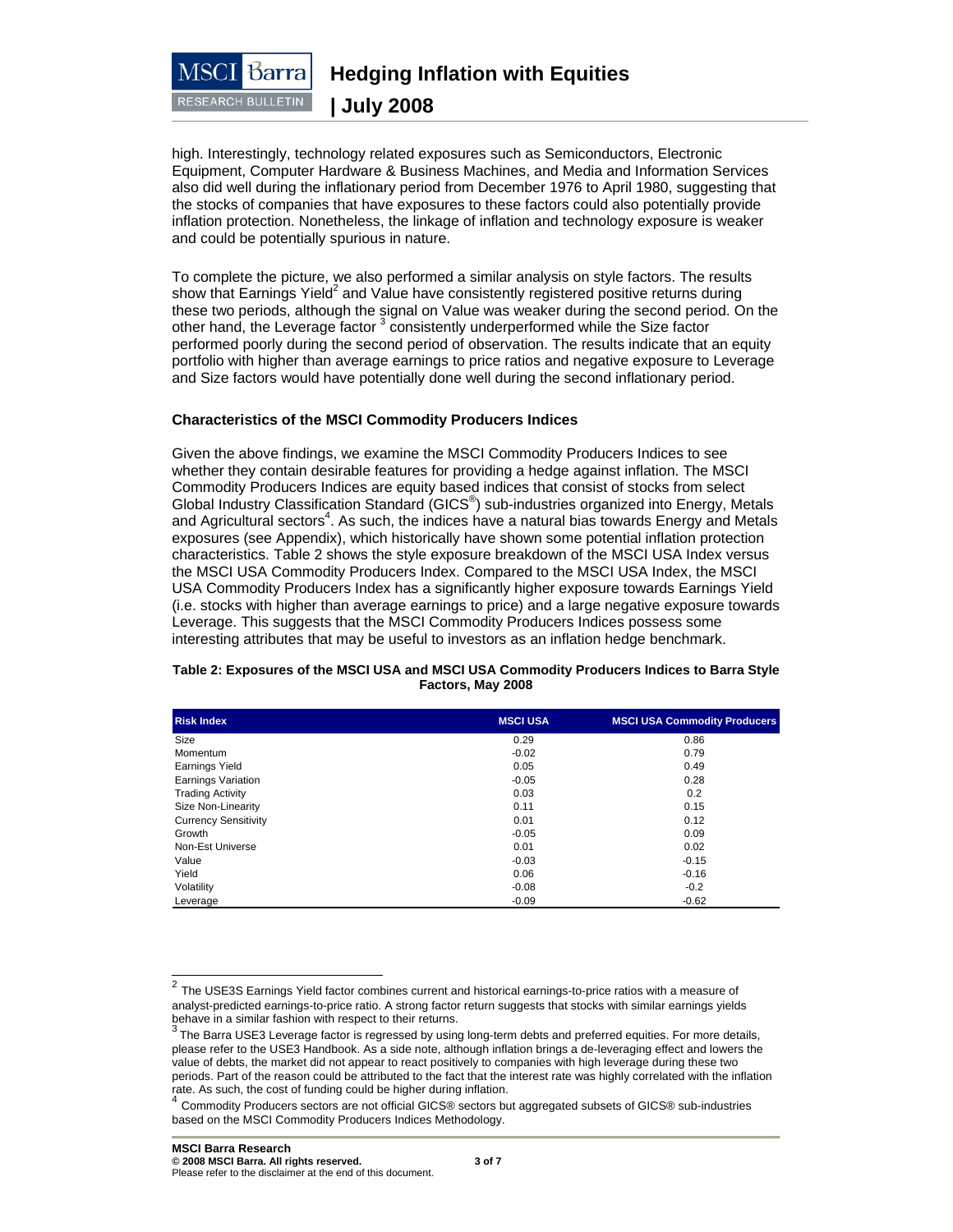

## **Performance of MSCI ACWI Commodity Producers Index During Periods of Inflation**

Using the inflation in G7 countries as a proxy for global inflation, we compare the performance of the MSCI All Country World Commodity Producers Index against the MSCI All Country World Index (ACWI) over the past three and half decades (Table 3). It is interesting to see that the MSCI ACWI Commodity Producers Index has documented consistent outperformance against the MSCI ACWI when inflation rose above its historical 36-month moving average while producing mixed results when inflation dipped below its historical average. The results seem to indicate that the MSCI ACWI Commodity Producers Index tends to work well when inflation is a high.

#### **Table 3: Index Performances during Inflation**

|                     | G7 Inflation > 36m Avg G7 Inflation             |             |                                    |                     | G7 Inflation < 36m Avg G7 Inflation             |             |                                    |
|---------------------|-------------------------------------------------|-------------|------------------------------------|---------------------|-------------------------------------------------|-------------|------------------------------------|
| Period              | <b>ACWI Commodity</b><br><b>Producers Index</b> | <b>ACWI</b> | Outperform/<br><b>Underperform</b> | Period              | <b>ACWI Commodity</b><br><b>Producers Index</b> | <b>ACWI</b> | Outperform/<br><b>Underperform</b> |
| 1973 Dec - 1975 Aug | $-4%$                                           | $-11%$      | $\ddot{}$                          | 1975 Sep - 1978 Dec | 16%                                             | 32%         |                                    |
| 1979 Jan - 1981 Mar | 85%                                             | 27%         | $+$                                | 1981 Apr - 1987 Jul | 85%                                             | 194%        |                                    |
| 1987 Aug - 1991 Jul | 7%                                              | 3%          | $+$                                | 1991 Aug - 1996 Sep | 42%                                             | 56%         |                                    |
| 1999 Nov - 2001 Sep | $-11%$                                          | $-30%$      | $+$                                | 1997 Mar - 1999 Aug | 47%                                             | 46%         |                                    |
| 2002 Dec - 2003 Mar | $-5%$                                           | $-6%$       | $+$                                | 2001 Oct - 2002 Nov | $-5%$                                           | $-11%$      |                                    |
| 2004 Apr - 2005 May | 27%                                             | 11%         | $+$                                | 2003 Apr - 2003 Aug | 15%                                             | 12%         |                                    |
| 2005 Jul - 2006 Aug | 26%                                             | 15%         | $\ddot{}$                          | 2003 Oct - 2004 Mar | 17%                                             | 10%         |                                    |
| 2007 Oct - 2008 Jun | 9%                                              | $-12%$      |                                    | 2006 Sep - 2007 Sep | 46%                                             | 22%         |                                    |

Note:

+: ACWI Commodity Producers Index outperforms ACWI

- : ACWI Commodity Producers Index underperforms ACWI

However, it is also important to highlight that the correlation between the MSCI ACWI Commodity Producers Index and inflation is not constant over time (Figure 2). Importantly, the underlying drivers for each inflationary period can be very different. It is therefore useful to conduct further investigations to understand the behavior and exposures of the MSCI ACWI Commodity Producers Index under different macro economic conditions.

#### **Figure 2: Correlation of G7 Inflation with MSCI ACWI Commodity Producers Index**



#### **Conclusion**

This short piece represents a preliminary venture into the field of inflation protection using equity portfolios. Applying the long history and insight derived from the US Barra risk model, we embarked on a search of portfolio attributes that have helped to hedge against inflation in the past. We concluded that the MSCI Commodity Producers Indices possess some interesting properties that could potentially be used by investors as an inflation hedge index.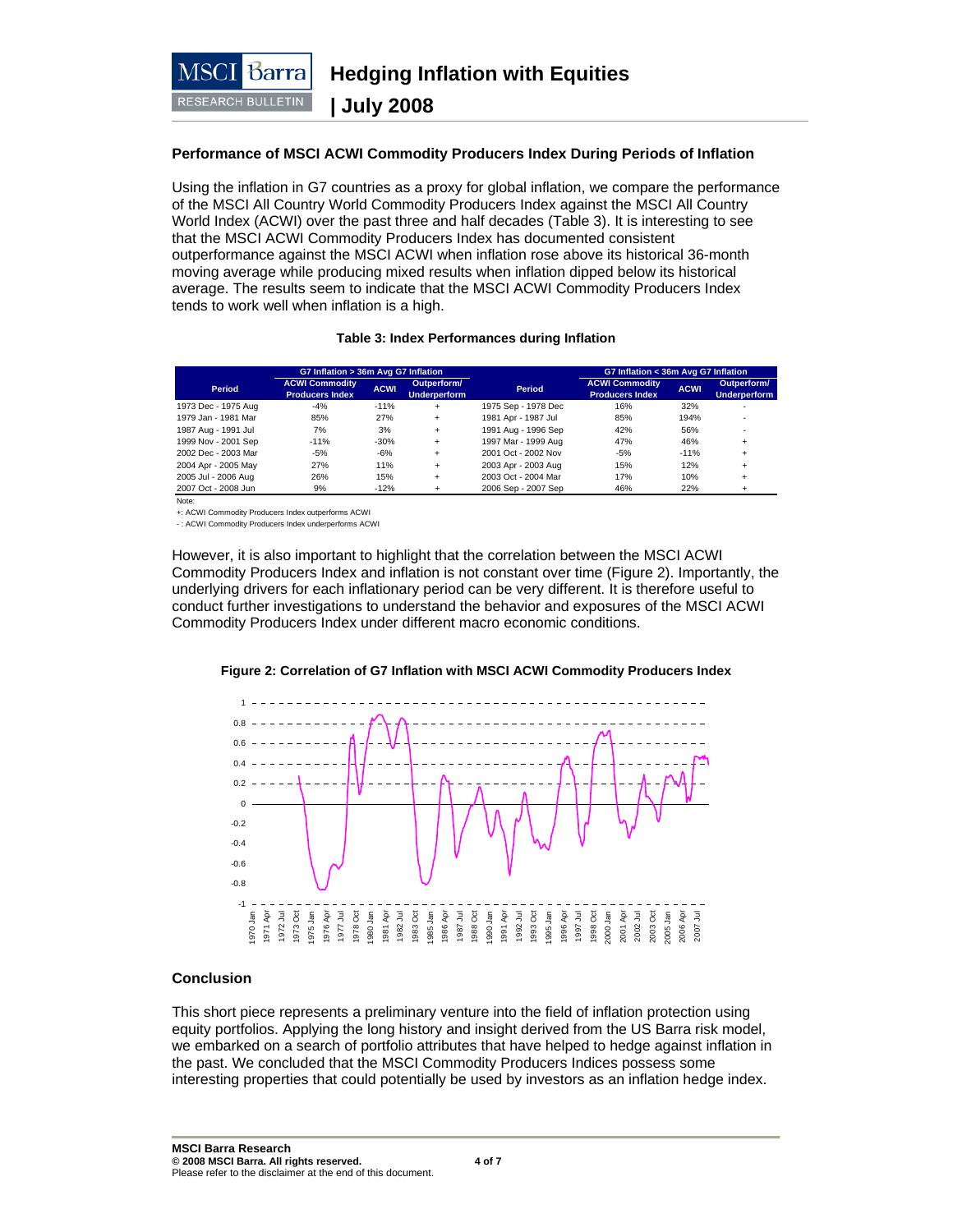

**Appendix: Exposures of the MSCI USA and MSCI USA Commodity Producers Indices to Barra Industry Factors, May 2008** 

| <b>Industry</b>               | <b>MSCI USA</b> | <b>MSCI USA Commodity Producers</b> |
|-------------------------------|-----------------|-------------------------------------|
| <b>Energy Reserves</b>        | 6.6             | 51.7                                |
| Oil Refining                  | 3.2             | 21.8                                |
| Mining & Metals               | 1.4             | 10.0                                |
| Chemicals                     | 3.0             | 9.5                                 |
| Food & Beverages              | 3.7             | 2.7                                 |
| Forestry And Paper            | 0.5             | 2.0                                 |
| Gold                          | 0.2             | 1.9                                 |
| <b>Gas Utilities</b>          | 0.4             | 0.2                                 |
| Constructn & Real Prop        | 0.6             | 0.1                                 |
| <b>Industrial Parts</b>       | 1.6             | 0.0                                 |
| Truck/Sea/Air Freight         | 0.7             | 0.0                                 |
| Oil Services                  | 3.1             | 0.0                                 |
| Airlines                      | 0.0             |                                     |
| Alcohol                       | 0.4             |                                     |
| Apparel & Textiles            | 0.4             |                                     |
| <b>Banks</b>                  | 6.6             |                                     |
| <b>Biotech</b>                | 1.8             |                                     |
| <b>Clothing Stores</b>        | 0.4             |                                     |
| Computer Hardware             | 4.4             |                                     |
| <b>Computer Software</b>      | 4.1             |                                     |
| <b>Consumer Durables</b>      | 0.7             |                                     |
| Defense & Aerospace           | 1.8             |                                     |
| <b>Department Stores</b>      | 2.0             |                                     |
| Drugs                         | 4.4             |                                     |
| <b>Electric Utility</b>       | 3.1             |                                     |
| <b>Electronic Equipment</b>   | 2.1             |                                     |
| Entertainment                 | 0.8             |                                     |
| <b>Environmental Services</b> | 0.2             |                                     |
| <b>Equity Reit</b>            | 1.6             |                                     |
| <b>Financial Services</b>     | 3.2             |                                     |
| <b>Grocery Stores</b>         | 0.4             |                                     |
| Heavy Electrical Eqp          | 1.2             |                                     |
| <b>Heavy Machinery</b>        | 0.6             |                                     |
| Home Products                 | 2.5             |                                     |
| Hotels                        | 0.4             |                                     |
| <b>Industrial Services</b>    | 0.5             |                                     |
| <b>Information Services</b>   | 2.4             |                                     |
| Internet                      | 2.0             |                                     |
|                               |                 |                                     |
| Leisure                       | 0.3             |                                     |
| Life/Health Insurance         | 1.5             |                                     |
| Media                         | 2.2             |                                     |
| <b>Medical Products</b>       | 4.0             |                                     |
| <b>Medical Services</b>       | 1.7             |                                     |
| Motor Vehicles & Parts        | 0.6             |                                     |
| Property/Casualty Ins         | 1.8             |                                     |
| Publishing                    | 0.4             |                                     |
| Railroads                     | 1.0             |                                     |
| Restaurants                   | 0.9             |                                     |
| Securities & Asst Mgmt        | 3.2             |                                     |
| Semiconductors                | 2.7             |                                     |
| <b>Specialty Retail</b>       | 2.2             |                                     |
| Telephone                     | 1.9             |                                     |
| <b>Thrifts</b>                | 0.2             |                                     |
| Tobacco                       | 1.3             |                                     |
| Wireless Telecom              | 1.5             |                                     |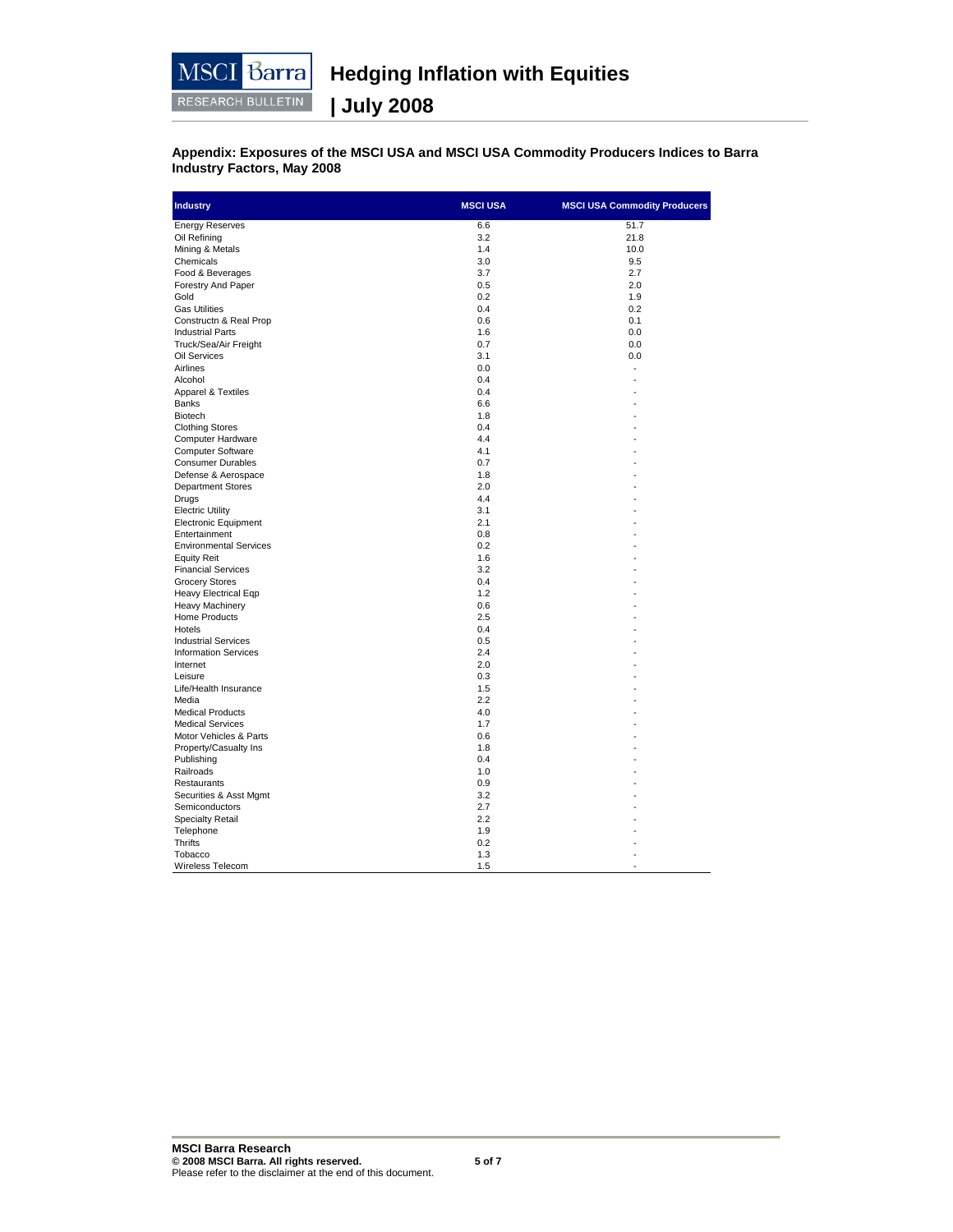

# **Contact Information**

clientservice@mscibarra.com

## **Americas**

| Americas      | 1.888.588.4567 (toll free) |
|---------------|----------------------------|
| Atlanta       | + 1.404.949.4529           |
| <b>Boston</b> | + 1.617.856.8716           |
| Chicago       | + 1.312.706.4999           |
| Montreal      | + 1.514.847.7506           |
| New York      | + 1.212.762.5790           |
| San Francisco | + 1.415.576.2323           |
| Sao Paulo     | + 55.11.3048.6080          |
| Toronto       | + 1.416.943.8390           |

## **Europe, Middle East & Africa**

| Amsterdam | + 31.20.462.1382          |
|-----------|---------------------------|
| Cape Town | + 27.21.683.3245          |
| Frankfurt | +49.69.2166.5325          |
| Geneva    | +41.22.817.9800           |
| London    | +44.20.7618.2222          |
| Madrid    | + 34.91.700.7275          |
| Milan     | + 39.027.633.5429         |
| Paris     | 0800.91.59.17 (toll free) |
| Zurich    | +41.1.220.9300            |

#### **Asia Pacific**

| China Netcom  | 10800.852.1032 (toll free) |
|---------------|----------------------------|
| China Telecom | 10800.152.1032 (toll free) |
| Hong Kong     | + 852.2848.7333            |
| Singapore     | + 65.6834.6777             |
| Sydney        | + 61.2.9220.9333           |
| Tokyo         | $+813.5424.5470$           |

www.mscibarra.com